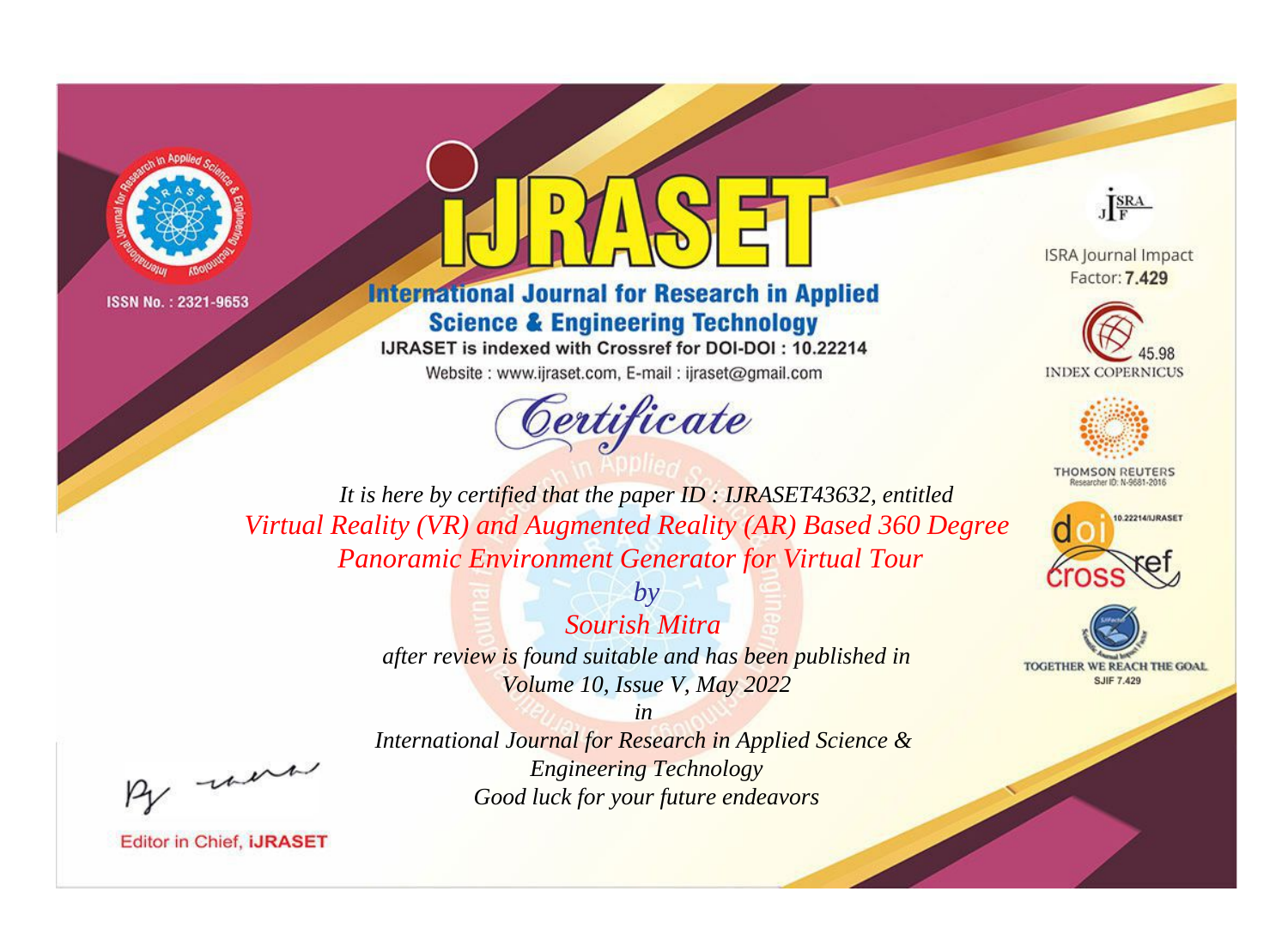



# **International Journal for Research in Applied Science & Engineering Technology**

IJRASET is indexed with Crossref for DOI-DOI: 10.22214 Website: www.ijraset.com, E-mail: ijraset@gmail.com



JERA

**ISRA Journal Impact** Factor: 7.429





**THOMSON REUTERS** 



TOGETHER WE REACH THE GOAL **SJIF 7.429** 

*It is here by certified that the paper ID : IJRASET43632, entitled Virtual Reality (VR) and Augmented Reality (AR) Based 360 Degree Panoramic Environment Generator for Virtual Tour*

> *by Subhaditya Banerji after review is found suitable and has been published in Volume 10, Issue V, May 2022*

, un

*International Journal for Research in Applied Science & Engineering Technology Good luck for your future endeavors*

*in*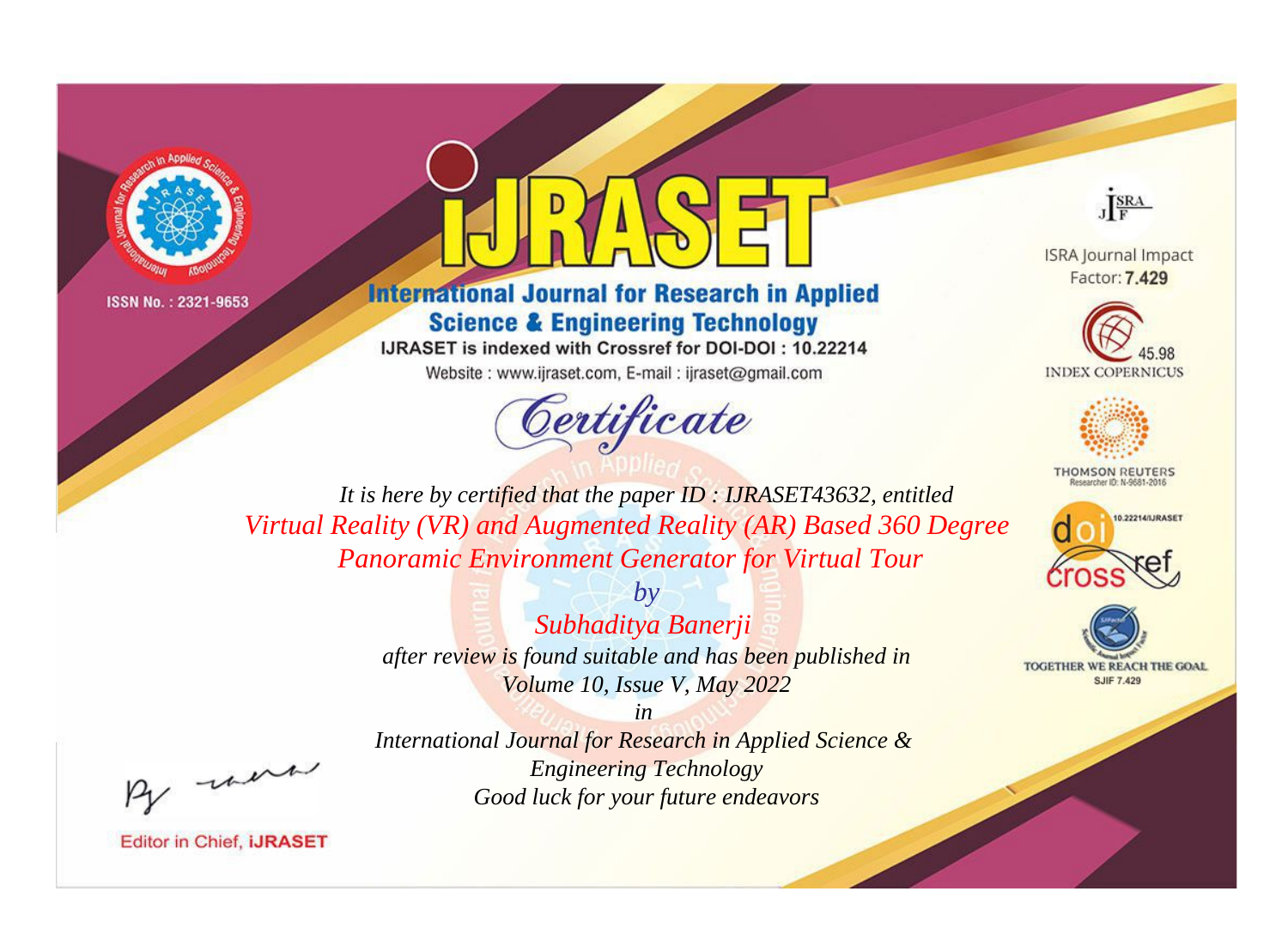



# **International Journal for Research in Applied Science & Engineering Technology**

IJRASET is indexed with Crossref for DOI-DOI: 10.22214

Website: www.ijraset.com, E-mail: ijraset@gmail.com





**ISRA Journal Impact** Factor: 7.429





**THOMSON REUTERS** 



TOGETHER WE REACH THE GOAL **SJIF 7.429** 

*It is here by certified that the paper ID : IJRASET43632, entitled Virtual Reality (VR) and Augmented Reality (AR) Based 360 Degree Panoramic Environment Generator for Virtual Tour*

> *Reshmi Das after review is found suitable and has been published in Volume 10, Issue V, May 2022*

*by*

, un

*International Journal for Research in Applied Science & Engineering Technology Good luck for your future endeavors*

*in*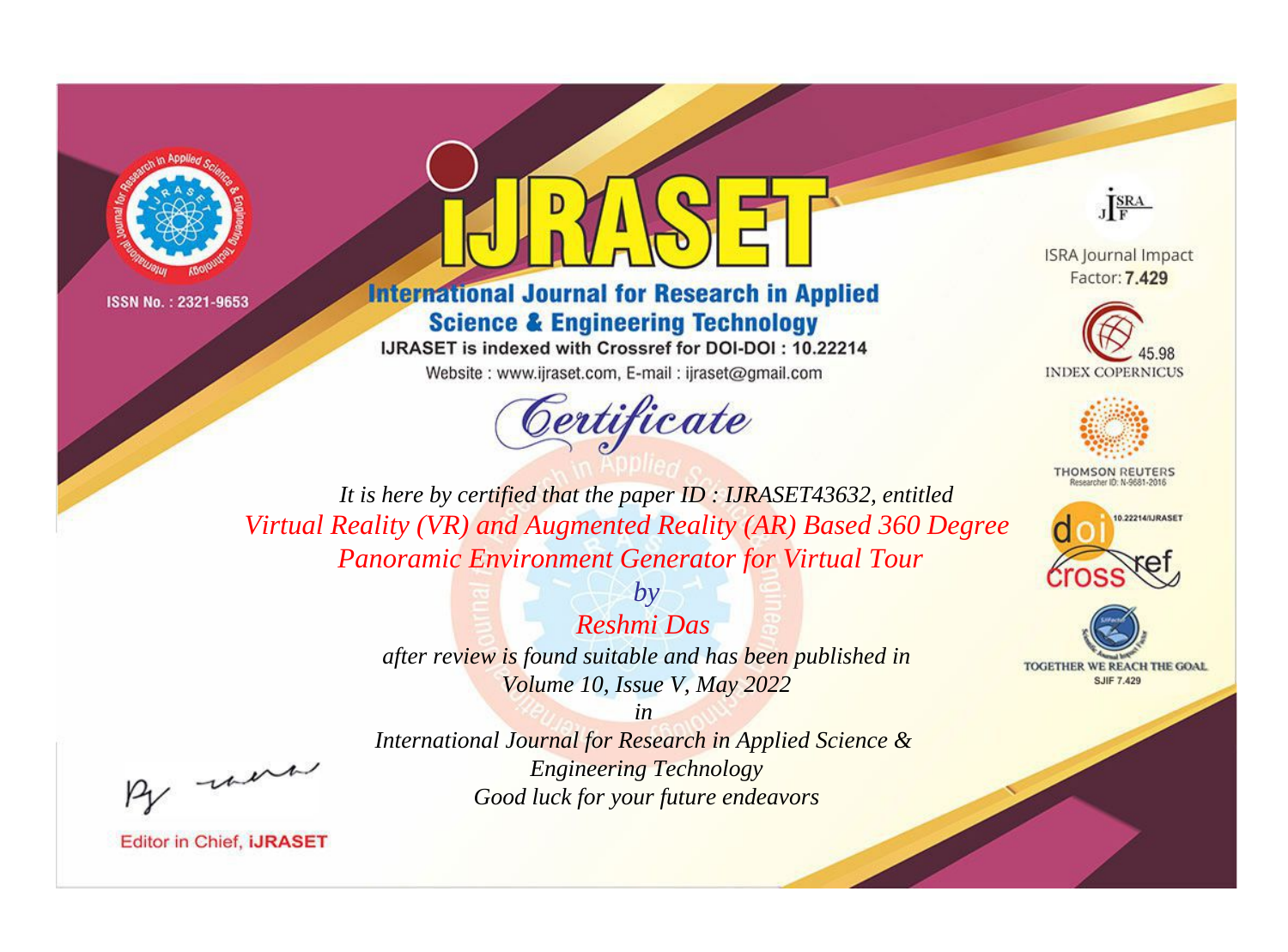



# **International Journal for Research in Applied Science & Engineering Technology**

IJRASET is indexed with Crossref for DOI-DOI: 10.22214

Website: www.ijraset.com, E-mail: ijraset@gmail.com





**ISRA Journal Impact** Factor: 7.429





**THOMSON REUTERS** 



TOGETHER WE REACH THE GOAL **SJIF 7.429** 

*It is here by certified that the paper ID : IJRASET43632, entitled Virtual Reality (VR) and Augmented Reality (AR) Based 360 Degree Panoramic Environment Generator for Virtual Tour*

> *by Sayan Sarkar after review is found suitable and has been published in Volume 10, Issue V, May 2022*

, un

*International Journal for Research in Applied Science & Engineering Technology Good luck for your future endeavors*

*in*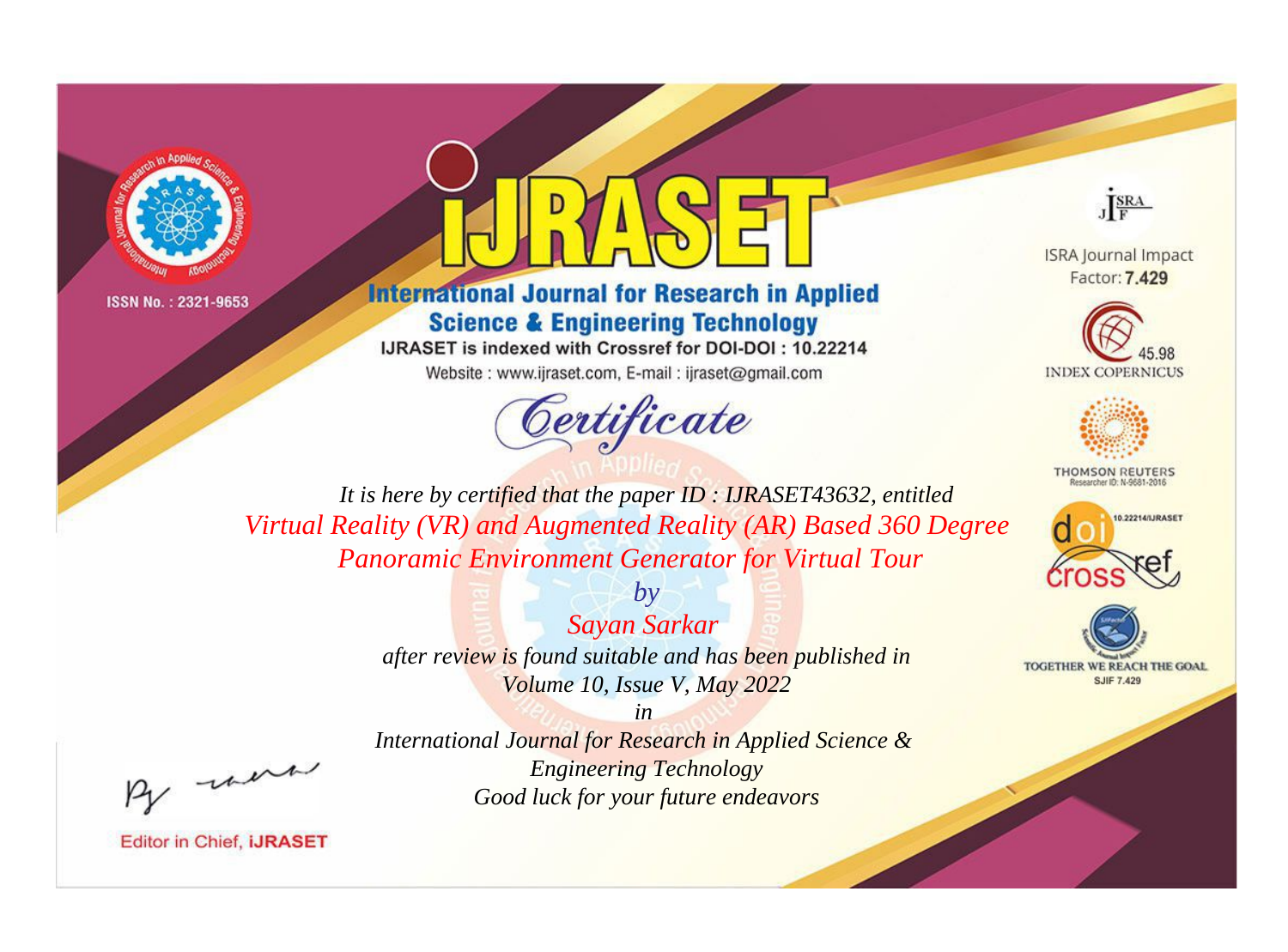



# **International Journal for Research in Applied Science & Engineering Technology**

IJRASET is indexed with Crossref for DOI-DOI: 10.22214

Website: www.ijraset.com, E-mail: ijraset@gmail.com





**ISRA Journal Impact** Factor: 7.429





**THOMSON REUTERS** 



TOGETHER WE REACH THE GOAL **SJIF 7.429** 

*It is here by certified that the paper ID : IJRASET43632, entitled Virtual Reality (VR) and Augmented Reality (AR) Based 360 Degree Panoramic Environment Generator for Virtual Tour*

> *by Pallabi Das after review is found suitable and has been published in Volume 10, Issue V, May 2022*

, un

*International Journal for Research in Applied Science & Engineering Technology Good luck for your future endeavors*

*in*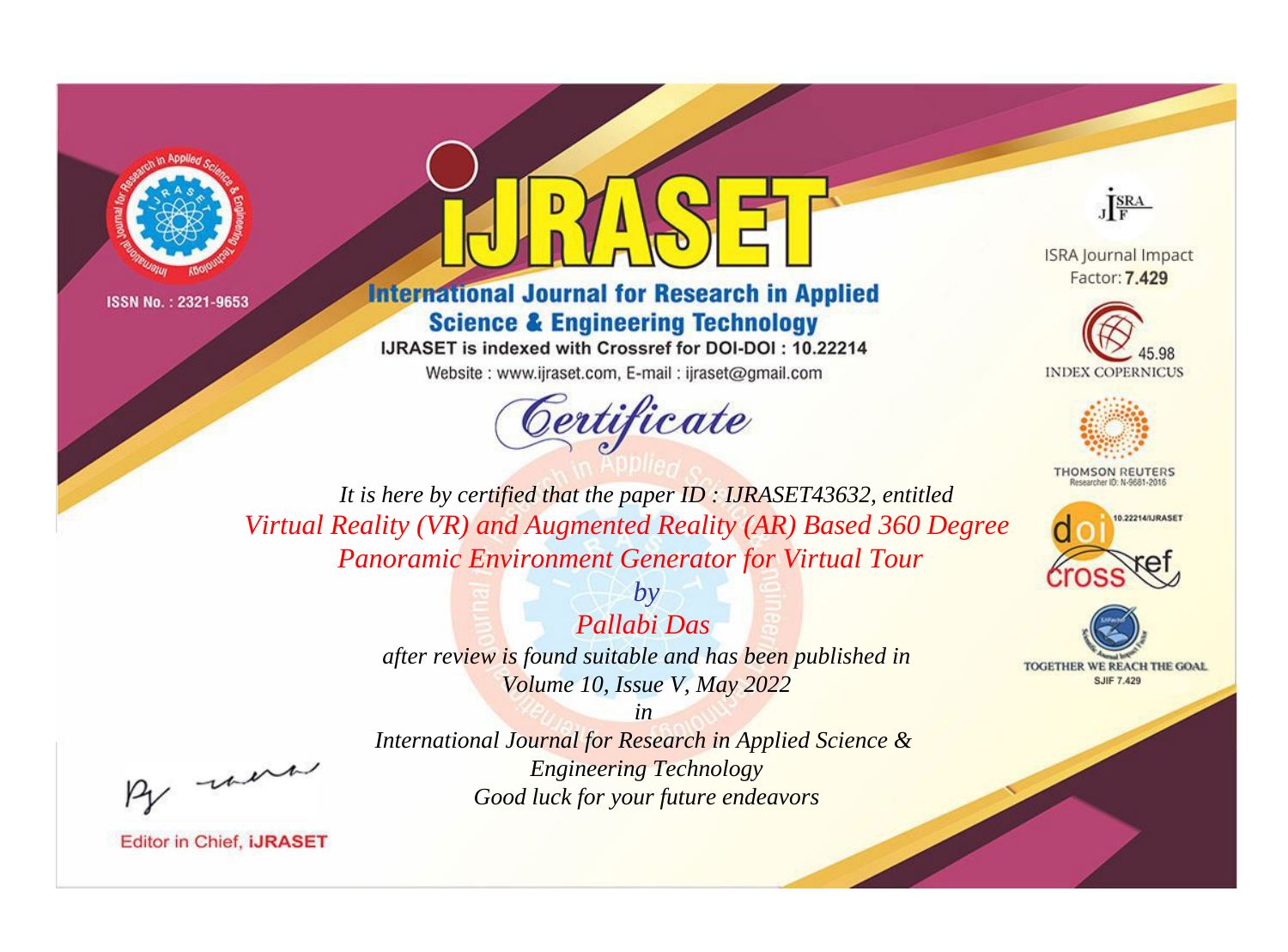



# **International Journal for Research in Applied Science & Engineering Technology**

IJRASET is indexed with Crossref for DOI-DOI: 10.22214

Website: www.ijraset.com, E-mail: ijraset@gmail.com





**ISRA Journal Impact** Factor: 7.429





**THOMSON REUTERS** 



TOGETHER WE REACH THE GOAL **SJIF 7.429** 

*It is here by certified that the paper ID : IJRASET43632, entitled Virtual Reality (VR) and Augmented Reality (AR) Based 360 Degree Panoramic Environment Generator for Virtual Tour*

> *by Bidyutmala Saha after review is found suitable and has been published in Volume 10, Issue V, May 2022*

, un

*International Journal for Research in Applied Science & Engineering Technology Good luck for your future endeavors*

*in*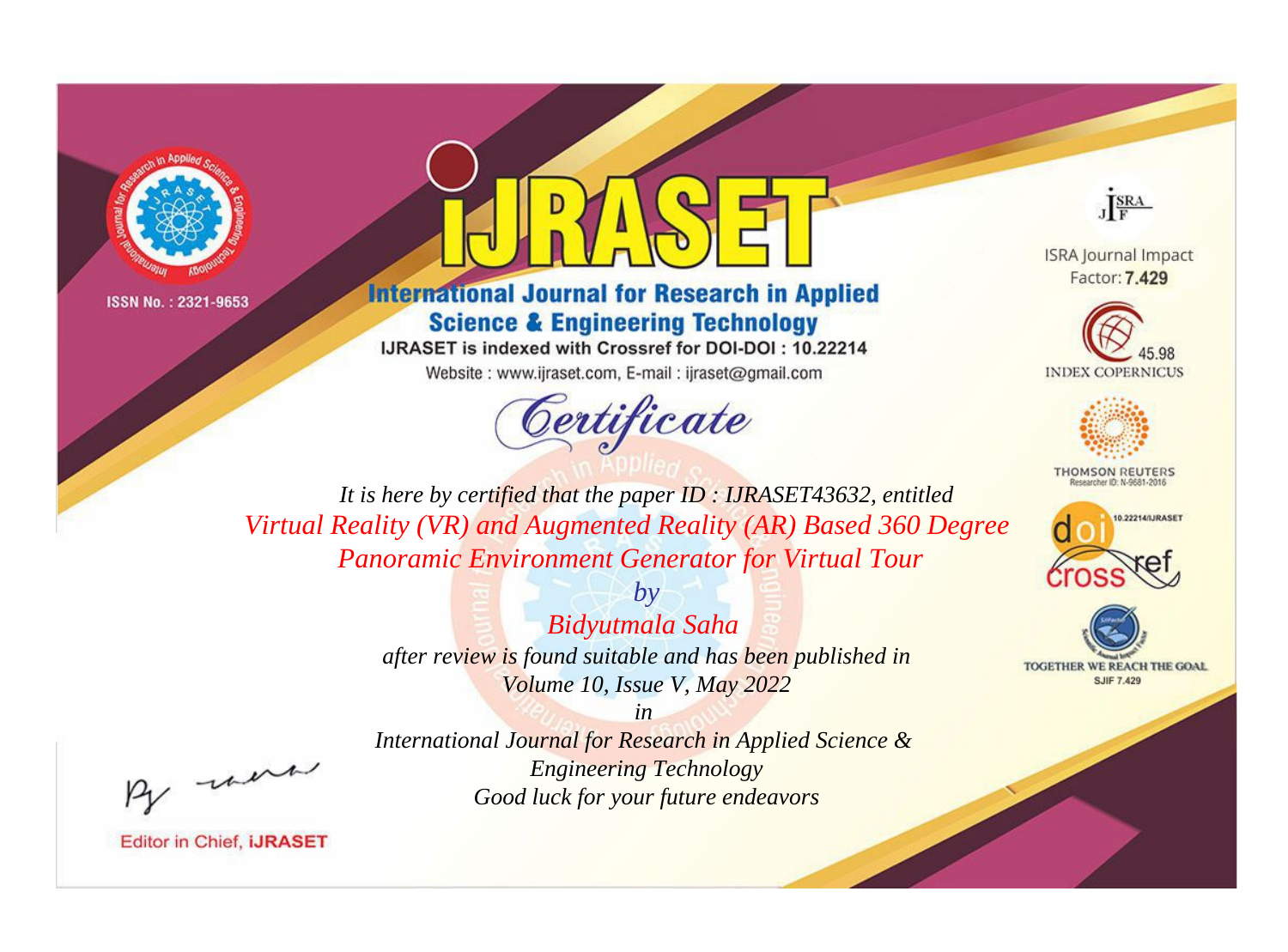



# **International Journal for Research in Applied Science & Engineering Technology**

IJRASET is indexed with Crossref for DOI-DOI: 10.22214

Website: www.ijraset.com, E-mail: ijraset@gmail.com





**ISRA Journal Impact** Factor: 7.429





**THOMSON REUTERS** 



TOGETHER WE REACH THE GOAL **SJIF 7.429** 

*It is here by certified that the paper ID : IJRASET43632, entitled Virtual Reality (VR) and Augmented Reality (AR) Based 360 Degree Panoramic Environment Generator for Virtual Tour*

> *by Rafiqul Islam after review is found suitable and has been published in Volume 10, Issue V, May 2022*

, un

*International Journal for Research in Applied Science & Engineering Technology Good luck for your future endeavors*

*in*